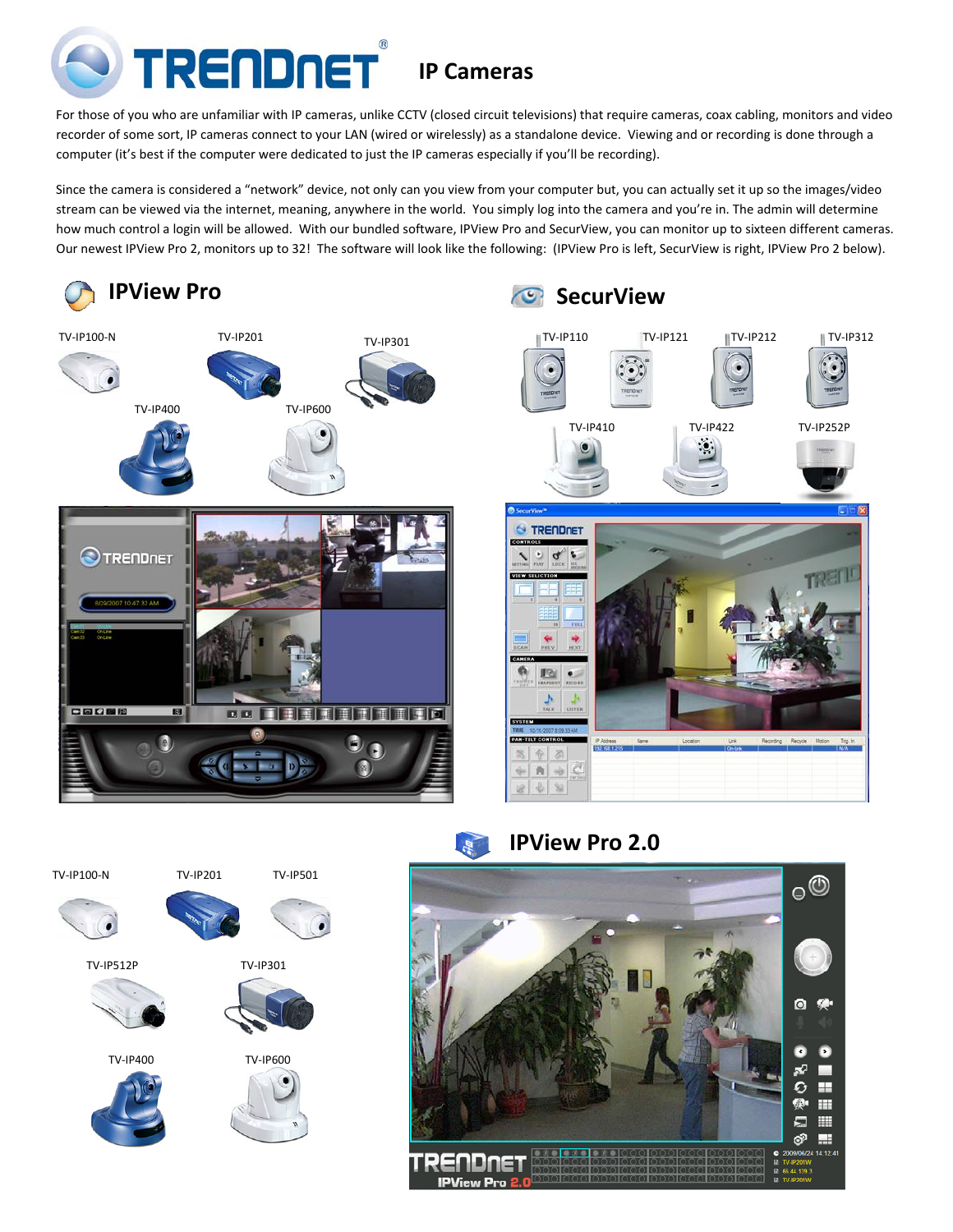For those logging in remotely, you would expect to see the following through your Internet Explorer browser window:



When talking about TRENDnet IP cameras, there are several things to keep in mind as each will help determine which camera will be the best fit:

- Will this be for indoor use or outdoor?
- Will it be difficult to run Cat5 (Ethernet) cables to the camera, or do I need wireless?
- Will the camera need to have PT (pan and tilt), or will it be stationary?
- ‐ Will the camera need to have day/night capability?
- Will it be difficult to run power up to the camera? And finally....
- ‐ Can the viewing angle be changed to have a wide angle view? (aka, lens interchangeability).

Let's examine each question and find out why they're relevant to TRENDnet cameras…

# *Will this be for indoor or outdoor use?*

Obviously, we wouldn't venture outdoors without preparing for the environment (especially when it's cold outside!), neither should you send your camera out that way.

There are two "types" of housings that are available for our cameras. Depending on the outside conditions, you will either use a housing that has environmental controls (fan/heater) or one that just protects from less severe environmental conditions.

We currently have the follow housings:



**TV‐H500 or TV‐H510** (note: TV‐H510 has environmental controls) **Models:** IP100‐N, IP201, IP512, IP301

**TV‐H100 or TV‐H110** (TV‐H110 has environmental controls) **Models:** IP110, IP121, IP212, IP312

Note: Again, the TV‐H510 and TV‐H110 housings have heater/fan for harsh outdoor environments.



**TV‐H400** (only available with environmental controls)

The TV‐H400 is only for use with the following TRENDnet Pan and Tilt cameras: TV‐IP400, TV‐IP600 or TV‐IP410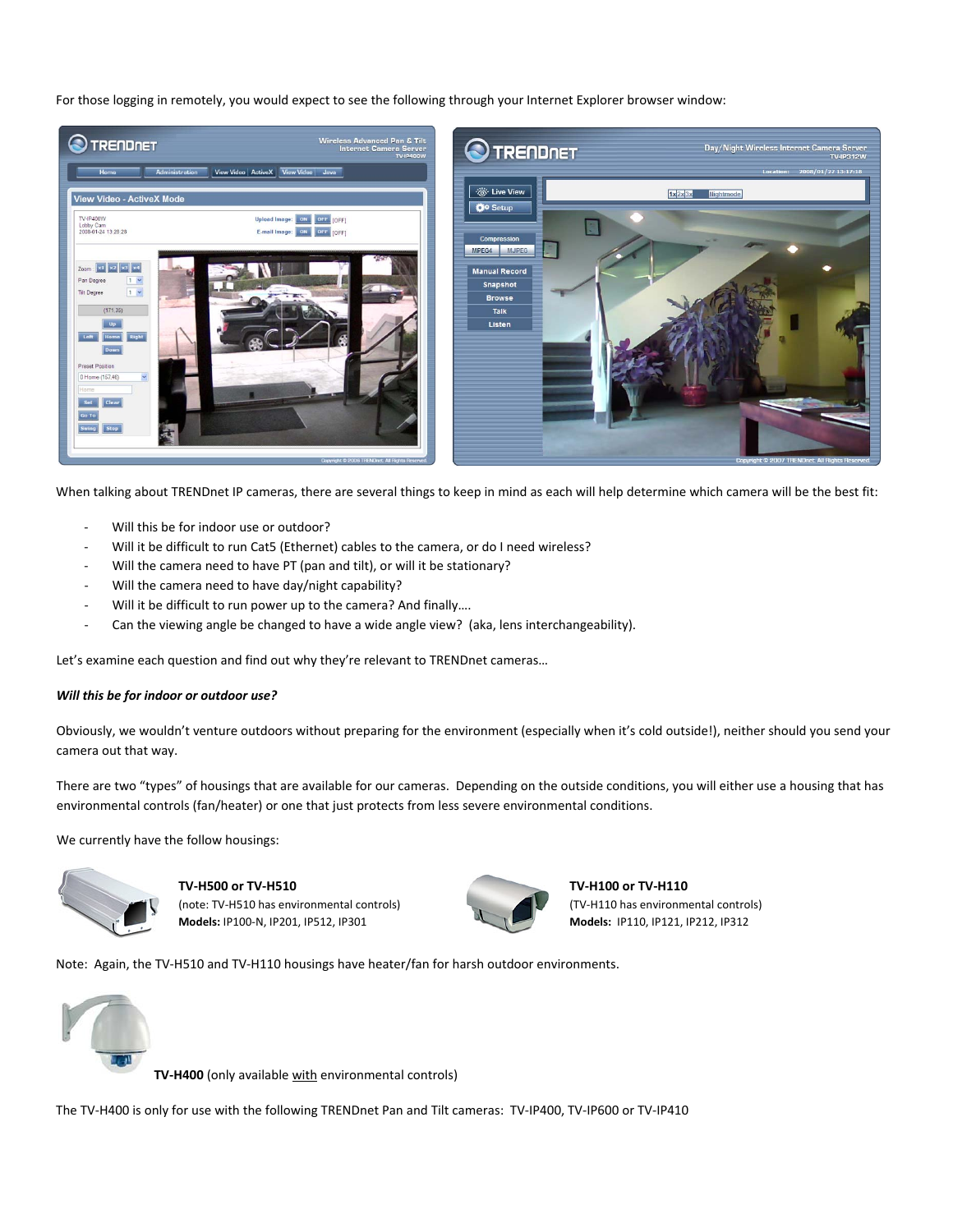## *Will it be difficult to run Cat5 (Ethernet) cables to the camera, or do I need wireless?*

Although the best way to transmit a video stream is using a wired solution, there will be those occasions where running Cat5 is just not feasible. TRENDnet IP cameras usually come in two flavors, wired or wireless (note: Our wireless does in fact also include an Ethernet port). They use 2dBi antennas and 802.11b/g technology. Our new TV-IP512WN, however, is our first wireless camera that uses 802.11n wireless technology.

There are a couple of points to keep in mind when considering a wireless IP camera.





2) The antennas that come with our wireless cameras are 2dBi antennas designed for indoor use. If the camera were to be mounted outdoors (in a housing), then outdoor antennas must be paired with the cameras both for their higher gain, and resistance to the elements.

### *Will the camera need to have PTZ (pan, tilt and zoom)?*

If your customer does require pan and tilt, this will make the choices easier. We have two series (two versions each) with pan and tilt:



The **TV‐IP400, TV‐IP600** and **TV‐IP410** cameras are known as our "Advanced Pan & Tilt Camera Servers" which brings up an interesting point. All TRENDnet IP cameras are known as "servers" because as previously mentioned, they are standalone devices and have a built in web server. They do not need to be attached to a computer to function. The only time a computer is needed is for configuration and viewing/recording.

TRENDnet also has the **TV‐IP422** series which also features day/night capabilities (via infrared LEDs) as well as 2‐way audio.

Note: Although similar in size and shape to our other pan and tilt cameras, there is no enclosure for the TV-IP422 (has to do with IR lighting *bouncing back to the camera because of the reflective nature of the dome enclosure.*

Well, since I mentioned day/night capabilities, let's talk about that next!

# *Will the camera need to have day/night capability?*

In the same way we cannot hear certain frequencies of sound, so can we not see certain levels of light. This is where day/night cameras come in.



Our **TV‐IP301** (left) and our newest **TV‐IP121, TV‐IP312** and **TV‐IP‐422** (right) are TRENDnet's current models of Day/Night cameras (again, they come either wired or wireless). They are equipped with a ring of LED's that emit a light which is invisible to our eyes, but can be reflected back and picked up by the camera's sensor.



Note: If these cameras are to be mounted inside a housing, it is important that the camera lens be right up against the glass of the housing, otherwise, the glass will reflect the light immediately back into the camera obscuring all else with an unusual ring of lights. I mention this because an end-user complained of seeing the ring of lights and asked if the lights can be turned off. We had to inform him that he won't be able to see anything in low lighting conditions if the lights were off (truly a tech *support story to remember).*

The LED's are small, so, don't expect to see great distances in low lighting conditions (33 feet for the IP301, 16.5 feet for the IP121, 312, 422). An end user can purchase IR illuminators (not a TRENDnet option) that can flood an area with infrared light thus increasing the viewing area of the camera.